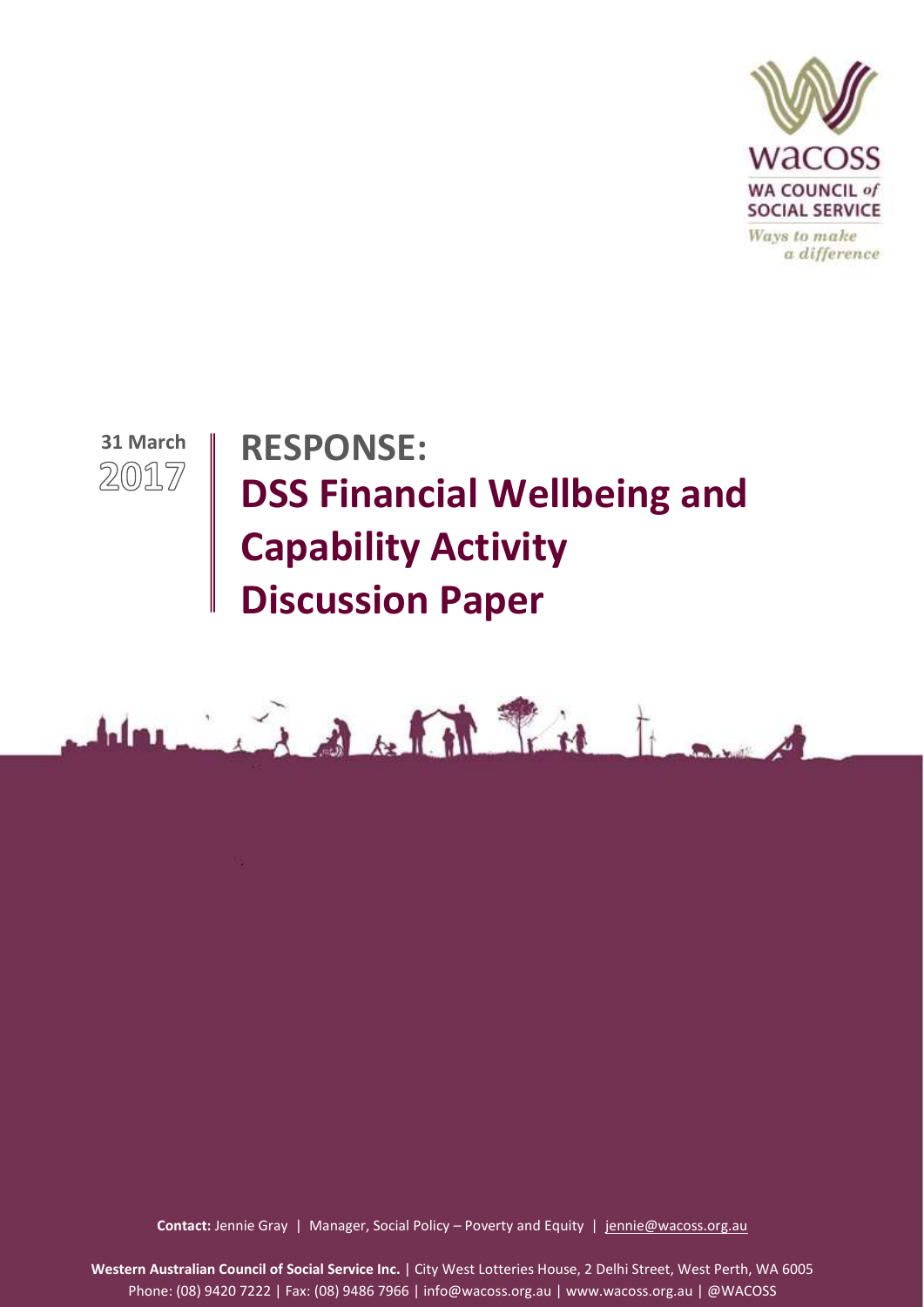# **Western Australian Council of Social Services**

# **Response to DSS Financial Wellbeing and Capability Activity Discussion Paper**

#### **March 2017**

#### **Preamble**

The Western Australian Council of Social Service Inc, (WACOSS) is the peak council of community service organisations and individuals in Western Australia. WACOSS stands for an inclusive, just and equitable society. We advocate for social change to improve the wellbeing of West Australians and to strengthen the community sector service that supports them. WACOSS is part of a national network consisting of ACOSS and the State and Territory Councils of Social Service, who assist low income and disadvantaged people Australia wide.

As the peak, WACOSS is committed to working closely with Emergency Relief ER) and Financial Wellbeing and Capability (FWC) services and their stakeholders on projects aimed at building capacity across the sector. WACOSS has consulted relevant members and welcomes the opportunity to provide comment on the DSS Financial Wellbeing and Capability Activity Discussion Paper on behalf of this group.

Before responding to the respective discussion areas, WACOSS would like to bring to the Department's attention an overarching observation that this proposal to redesign funding aimed at redressing financial stress **fails to acknowledge structural disadvantage which holds vulnerable cohorts in perpetual poverty**, and creates intergenerational populations who experience this. Stagnating wage growth, growing underemployment and unemployment, higher living costs, and the gradual undermining of social security safety nets are all contributing to mounting financial hardship. Because poverty rarely exists in a vacuum, many FWC clients live with a myriad of issues, and encounter barriers, that impact on wellbeing that further exacerbate their disadvantaged position. Urgent and multidimensional reform to address the underlying causes of poverty are needed to ameliorate regular and persistent requests for ER and FWC services. From our point of view this is a **significant omission** and our commentary below needs to be read in this context.

The Council would also like to take the opportunity to alert the Department about the lack of West Australian providers who were consulted in the FWC Sector Survey undertaken by KPMG in 2014, and which forms the basis of the discussion paper. In addition to this, the service delivery landscape has been significantly altered since this time, as it likely has in other States.

#### **1. Strategies to improve targeting of services**

In reply to the Department's proposal to streamline categories of service recipients, the Council would like to emphasise that **FWC services are** *already* **targeted** to people at financial risk. Because of this we are opposed to additional narrowing of ER and FWC eligibility criteria.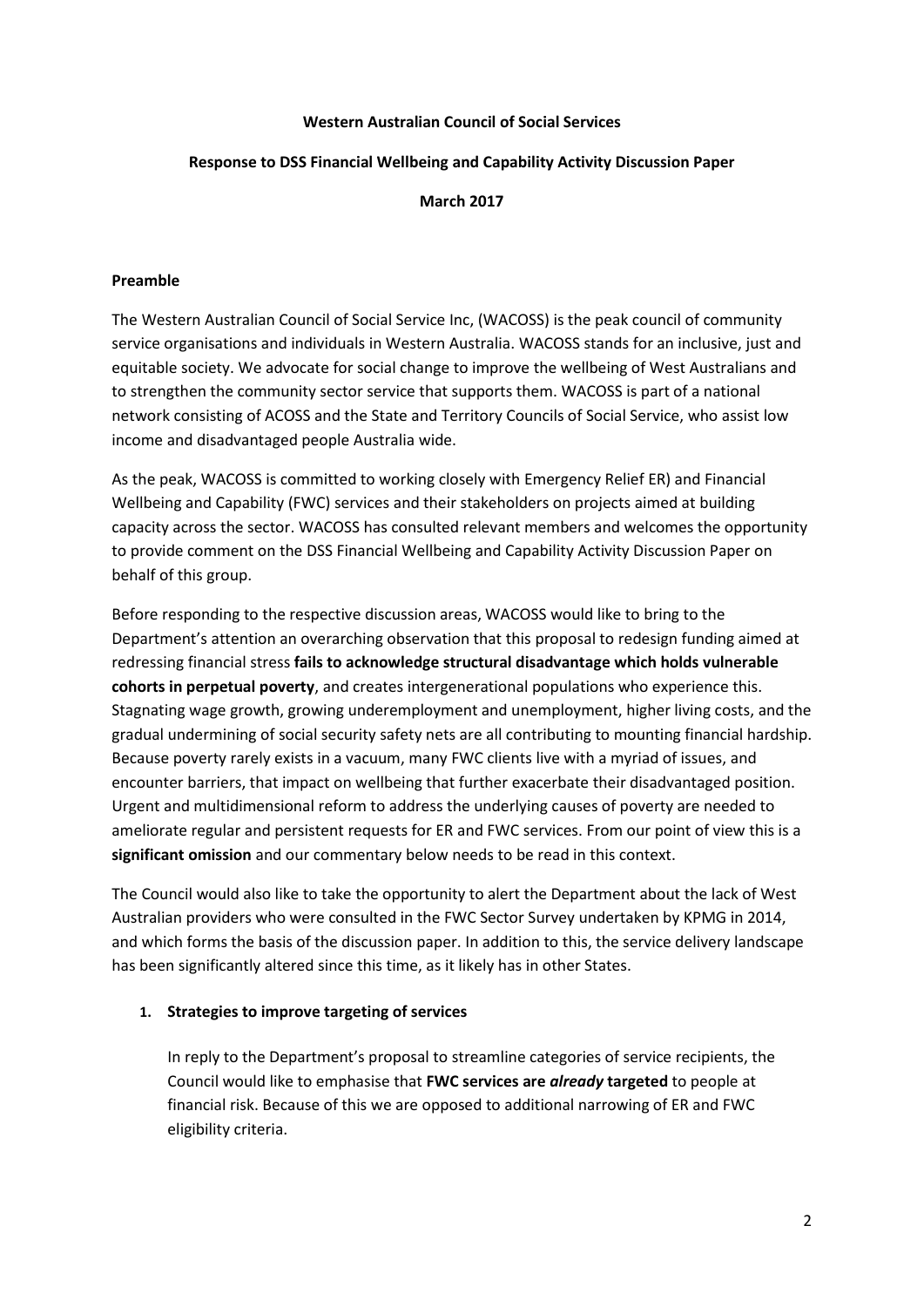Reducing financial hardship to those at imminent risk of not repaying debt **excludes a range of other groups** also in need of ER and Financial Counselling services. There are a range of scenarios, besides debt, that can cause financial stress. For example, some people on low incomes, struggling with managing weekly budgets can experience financial risk on a cyclical basis. An unforeseen or catastrophic event can aggravate this. People who are homeless may not accrue debt because they do not meet qualify for the conditions of a loan from a financial institution, but may still experience imminent financial stress, is another.

Furthermore, lifting the threshold for service eligibility may mean that financial counsellors **miss the opportunity to intervene early** to prevent those at risk from getting into significant levels of debt. A consequence of delaying assistance is that, by the time financial counsellors are providing support to those in financial stress, the complexity of their financial arrangements and level of indebtedness is such that intervention is more problematic and positive outcomes increasingly unlikely.

ER and Financial Counselling services needs to be made available to all people experiencing financial hardship and who have limited means and resources to alleviate their situation. ER in particular is a necessary safety net. Most **organisations have developed and implemented ER and Financial Counselling eligibility criteria guidelines**, and which takes into account their particular setting and the needs of the local client group(s).

Recommendation: The Department adopts broader ER and Financial Counselling services eligibility criteria, to ensure any one in need can access these. Local providers retain scope and discretion to tweak criteria to suit the circumstances of their respective service provision.

Restricting access to Financial Capability services to those in receipt of an Australian Government social welfare allowance, pension or benefit, similarly ignores groups who may not fit this criteria, but who may also experience financial hardship. The Department's position in this section is contrary to the overall gist of the re-design proposals to include an early intervention focus. As above, reducing eligibility to Centrelink recipients is problematic because **whole segments of the population are potentially omitted**.

Intervening to provide support to cohorts who are not yet in receipt of an Australian Government social welfare allowance, pension or benefit is sound **long term investment** from the Council's point of view. The effect of limiting (or in actuality, delaying) access to financial counselling services to those who are currently on income support will likely be a **lost opportunity to avoid a financial crisis** that will eventuate in unemployment, resulting in much higher longer-term systemic costs. In the vast majority of circumstances, it is much easier to keep people in employment than it is to assist them back into the workforce.

If the Department specifies that some vulnerable cohorts will be targeted, namely victims of family and domestic violence and immigrants/non-citizens, it is imperative that other groups are also listed. The Council is concerned that Aboriginal and Torres Strait People in particular are currently absent from this list. In addition to those described above, this can also include people and families experiencing housing stress and/or homelessness, people living with a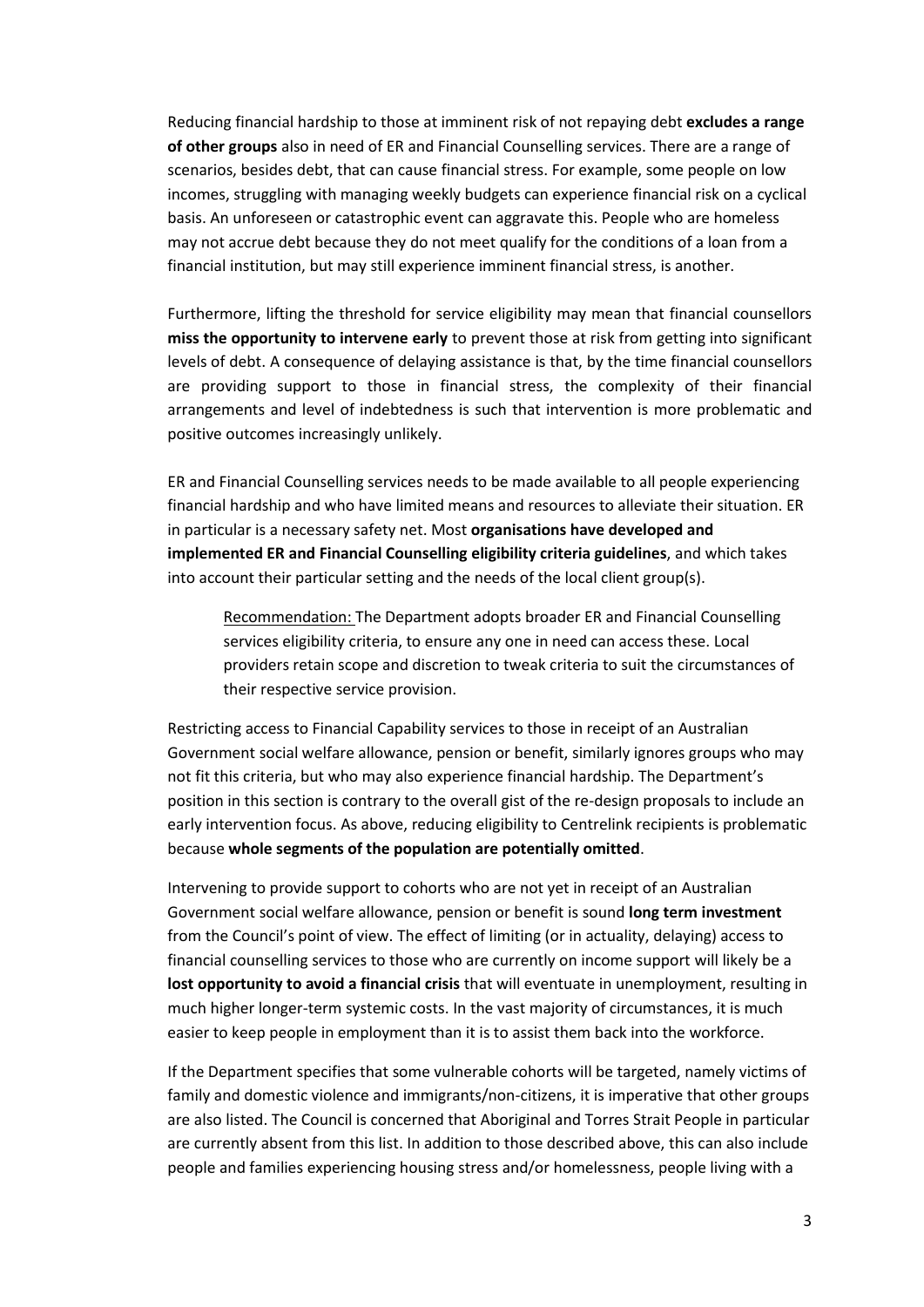mental health issue, people entrapped in unethical finance deals, older people, and so on. Not having inclusive eligibility criteria will have the **consequence of creating more people experiencing financial crisis**.

Recommendation: Align FWC eligibility criteria with the principles of early intervention and flexibility for vulnerable groups as per the *National Financial Literacy Strategy 2014-17: Action Plan.<sup>1</sup>* This approach is consistent with the more proactive gist of the Department's discussion in other sections.

# **2. Strategies to increase service integration**

There is no doubt that **coordinated and integrated service delivery leads to better outcomes** for consumers. Although the Council welcomes the Department's acknowledgment of this, we would like to bring to the attention of the Department that actual and virtual **service hubs already exist** in the sector. These have been established through the understanding and goodwill of current providers. And these collaborations and linkages are documented in a variety of ways, spanning formalised and informal arrangements. For this reason, the Council does not support a mandated approach to service integration, but does support greater recognition, encouragement and resourcing of more integrated service models.

From the perspective of the Council, the co-location of a Financial Counsellor and Financial Capability worker do not constitute a Service Hub in isolation. Because FWC service recipients invariably present with a range and complexity of issues in addition to financial risk (and which the Department recognises), collaboration with a much greater range of partner providers is needed to address client needs.

Also from the sector's perspective, the funded 'Hubs' have had varying degrees of success, and this is dependent on location and accessibility. For example, they seem more effective in metro areas compared to the country areas. Notwithstanding this, so called Service Hubs are underfunded and the agencies consulted reported that the current amounts cannot cover 2.0 FTE. **Information sharing, networking, collaboration and integrated** service models need to be resourced and clearly supported in the service model to work. Requiring them without resourcing them or building them into the service model doesn't. The early reports of the effectiveness of the Family Support Network Hubs being established in Western Australia, as part of the Department for Child Protection and Family Supports Early Intervention Strategy<sup>2</sup> have been attributed, in part, to the resourcing of triage and administration activities. Resources for outreach, to allow provision via a 'Hub and Spoke' model is a variation on this, and may be more appropriate in some circumstances.

 $\overline{a}$ 

<sup>1</sup> <http://www.financialliteracy.gov.au/strategy-and-action-plan/financial-literacy-action-plan>

<sup>2</sup> [http://www.dcp.wa.gov.au/ChildrenInCare/Documents/Building%20Safe%20and%20Strong%20Families%20-](http://www.dcp.wa.gov.au/ChildrenInCare/Documents/Building%20Safe%20and%20Strong%20Families%20-%20Earlier%20Intervention%20and%20Family%20Support%20Strategy.pdf) [%20Earlier%20Intervention%20and%20Family%20Support%20Strategy.pdf](http://www.dcp.wa.gov.au/ChildrenInCare/Documents/Building%20Safe%20and%20Strong%20Families%20-%20Earlier%20Intervention%20and%20Family%20Support%20Strategy.pdf)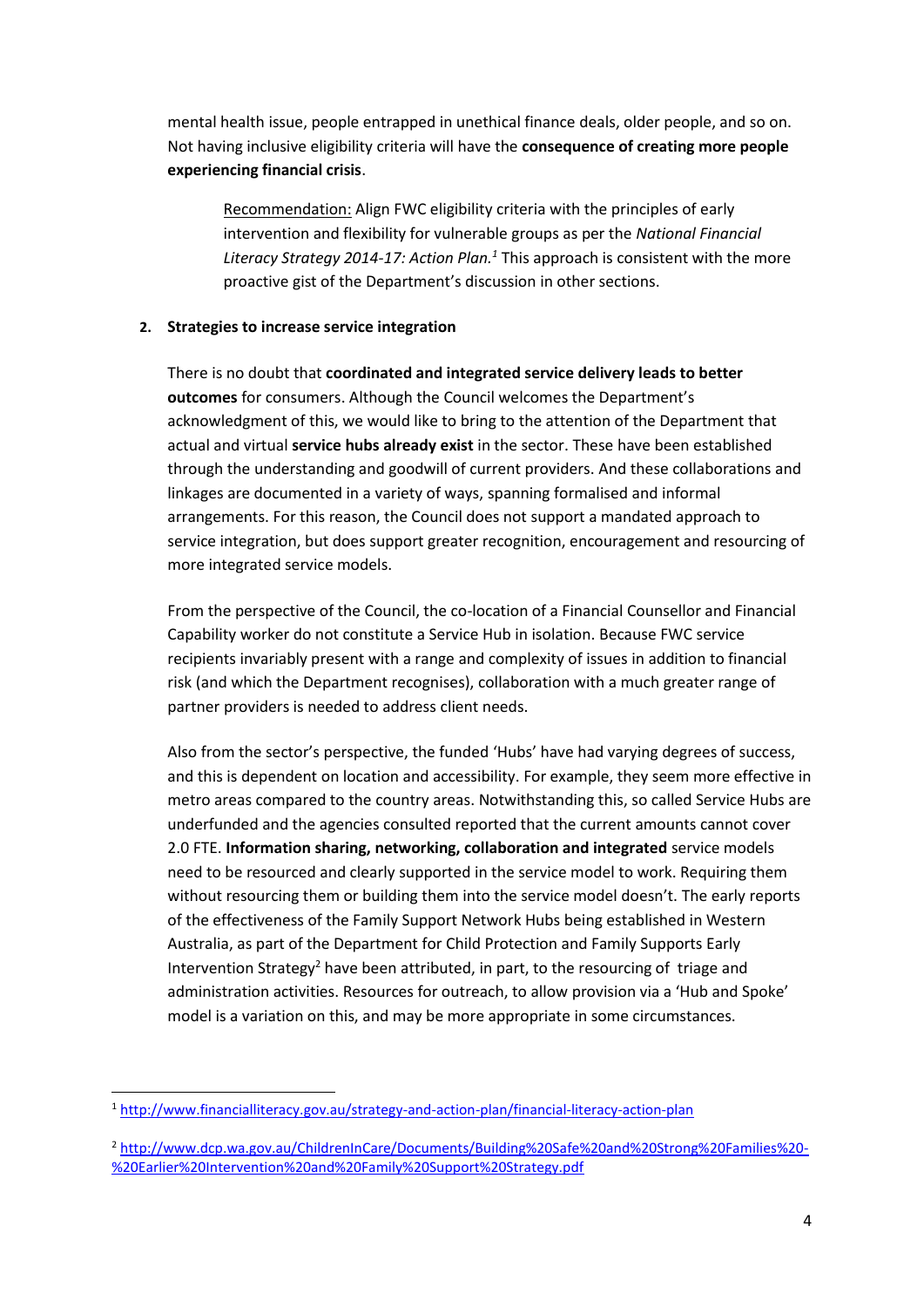Recommendation: Permit ER and FWC service delivery pathways, partnerships and integration to be established in ways that suit respective service delivery contexts. Funding levels for Hubs need to be increased to reflect the actual cost of providing these and include additional resourcing for effective triage and other administrative support.

The Council is concerned that a move away from localised and smaller providers is inferred as part of a streamlined service delivery. The Council supports the **ongoing contracting of preferred local providers** who have knowledge, experience and relationships with the most vulnerable cohorts in their community. Retaining a diversity of providers also reflects the respective uniqueness of each practice context.

Recommendation: Build the capacity of existing providers for localised outreach, prevention and early intervention, co-located and collaborative service delivery.

West Australian stakeholders were surprised to read that the Department reported that 70% of FWC programs only provide a single service, and the Council **questions this statistic**. Providers explained the reason other types of services are not being captured is most likely the result of inflexible data entry and 'clunky' software. Recording information about multiple service types is currently onerous on the DSS Exchange platform, because only one service type can be selected on each service occasion. Although the creation of **multiple occasions of service** is a well known method to accurately show different supports provided, it is time consuming and therefore not a priority amongst an already stretched workforce.

The Council considers that the Department's separation of FWC activities in the discussion paper is problematic. Because they are **complementary and co-exist on a continuum** of financial literacy and capability they are difficult to detach from each other. The separation of ER from these services is another unrealistic dichotomy, these services are often delivered in conjunction with each other and clients' journey through them services is rarely linear either.

Recommendation: ER and FWC client data systems be developed to reflect and capture holistic and integrated service delivery.

# **3. Strategies to support client outcomes**

Whilst the Council supports FWC service recipient pathways to job preparedness and employment, the Council recognises that this is not always appropriate, nor should be the mandated work of FWC services. There is a cohort whose disadvantage and **disempowerment is so entrenched** that this is not realistic aim, at least in the shorter term. It would be inappropriate to combine the accessing of ER assistance with concurrent conversations about preparing to enter the workforce for clients, accessing ER as a last resort. People seeking support to alleviate a crisis are unlikely to be in a position to make longer term employment plans. The Council acknowledges that there are opportunities for **improving the connectivity** with Job Networks in Western Australia, however the clients in this sector are rarely the most vulnerable cohorts that characterise the FWC sector.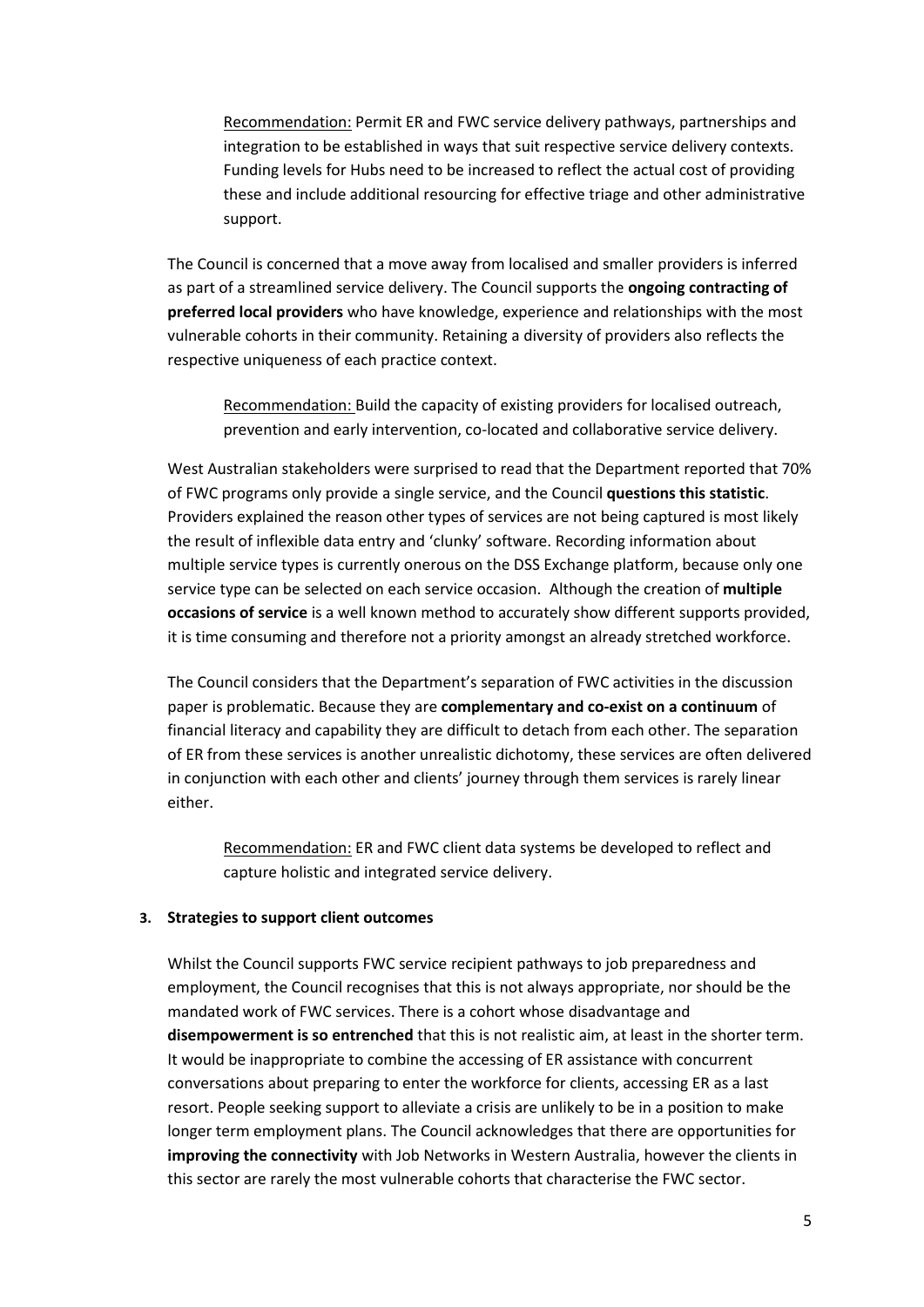Recommendation: Pathways between FWC and employment supports and services is determined by client's presenting needs, and decided in consultation with workers. Referrals are encouraged where appropriate.

The Council is concerned that the discussion paper mentions 'within a certain timeframe' but **doesn't specify the timeframe**. The expectation that service recipients 'demonstrate that they have taken reasonable steps' to alleviate their situation is also ambiguous. For the most vulnerable cohorts it is **potentially punitive** as well. Stakeholder agencies whose service experiences form the basis of this response all had strategies to address recidivist requests for FWC support. Most have good practice mechanisms in place to try to mitigate dependence/non-capacity. Providers also recognised that despite this, there are exceptional circumstances and financial shocks for some people and families where unanticipated expenses cannot be accommodated into weekly household budgets.

Recommendation: Repeat requests for ER and FWC needs to be managed locally and not enforced at a DSS funding level.

Without FWC support this group is vulnerable to opportunistic providers, such as pay day lenders, and the chance to bounce back is further diminished

Recommendation: A complimentary increase in no interest or low interest loan services to mitigate against predatory and exploitative lenders.

# **4. Strategies to build a strong workforce**

The Council concurs with the proposal for **greater workforce capacity and capability**, and improved professional development pathways for FWC practitioners. This is an imperative in Western Australia, where the Diploma for Financial Counselling is no longer available. Furthermore, training must be tailored to the technical knowledge and legislation unique to each State.

Because FWC is often an entry point for people with very complex needs, any professional development must also equip the workforce with knowledge and skills to assess and respond appropriately. In addition to being able to work with clients who experience family and domestic violence, homelessness, mental health issues and/or substance misuse, relationship building and advocacy attributes are essential components of FWC training. In addition, the FWC workforce is generally aging, so strategies to attract, develop and retain new staff are needed. Remuneration commensurate with skills and experience will be part of this. The significant volunteer contribution needs to be recognised as part of this package as well.

Recommendation: FWC workforce development needs to be adequately resourced, tailored and be provided on an ongoing basis that includes refresher courses.

The Council also supports the development of an operations guidelines kit for ER and FWC, and see that this would ideally include a framework of principles of practice, rather than a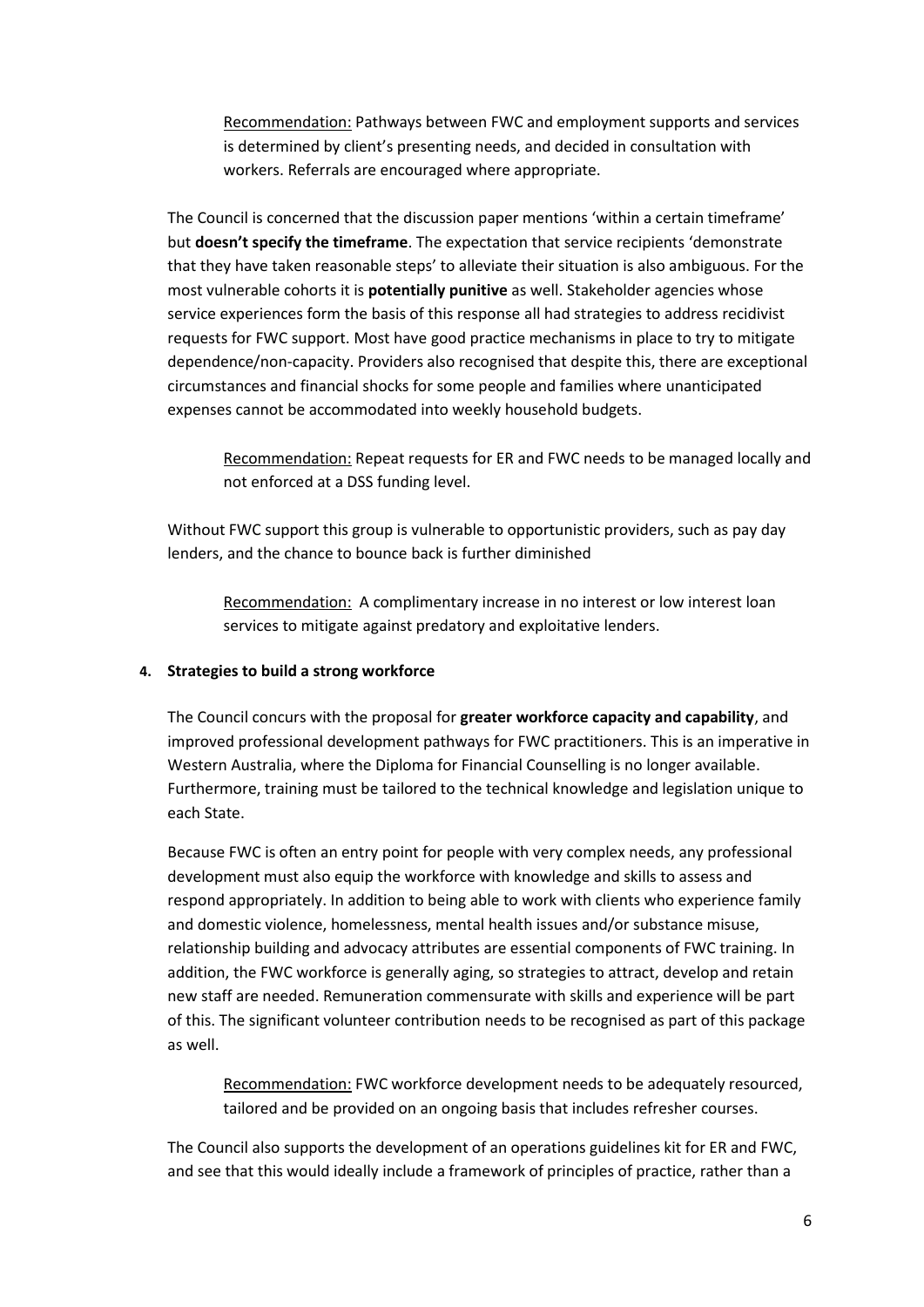prescriptive approach to service delivery. Any service delivery tools, such as case management and safety and risk templates should also be able to be adapted to suit local service delivery needs and groups.

Recommendation: Development of FWC practice principles and tools with provisions for local amendment before implementation.

# **5. Strategies to strengthen evidence and measure outcomes**

The Council supports a shift towards **measuring the impact of service delivery** instead of primarily focussing on the incidence of service delivery. This would include being able to report on short, medium and long term affects, as well as the impact of the service in other areas of client's lives beyond FWC, such as family and domestic violence and homelessness amongst other areas. As mentioned above, assessing the degree of service integration would be a complementary extension of this too. Outcome Star is client-centred measurement tool that many in the sector are familiar with and endorse as an example of an evaluation tool.<sup>3</sup> The Council encourages the Department to meaningful involve the sector in any development of the outcomes measurements, to inform and improve practice. Finally, whilst we welcome this shift in emphasis, we caution that any changes in reporting these not be an additional administrative burden on the workforce.

Recommendation: Establish client outcomes in consultation with the sector and expand DSS Exchange to better capture these.

# **In Conclusion**

**.** 

To reiterate on the Council's introduction, while offering some benefits in terms of recognising the **complex needs** of ER and FWC and advocating **service integration**, there is a significant risk that the redesign proposals that the Department has presented will prove ineffectual, unless the structural causes of financial stress and systemic impediments to economic equity are also considered. This includes factors that impinge upon social and emotional wellbeing and the manner that service users are supported and encouraged to take greater control over their finances and their lives to achieve **aspirational life outcomes**.

To ensure **coordinated and consistency** in service delivery, we urge a whole of Government approach that also encompasses the Emergency Relief and Financial Counselling programs concurrently funded by the State. This is especially important in Western Australia, because these State programs have sustained recent and significant cuts in funding, stretching already oversubscribed services. In addition to mapping of services, this would entail aligning program logic and reporting to encourage greater service integration.

To remain within the word limit, the responses submitted in this paper have been collapsed into the five themed areas which collectively address the more specific questions posed by the Department.

<sup>3</sup> <http://www.outcomesstar.org.uk/research-and-briefings/>